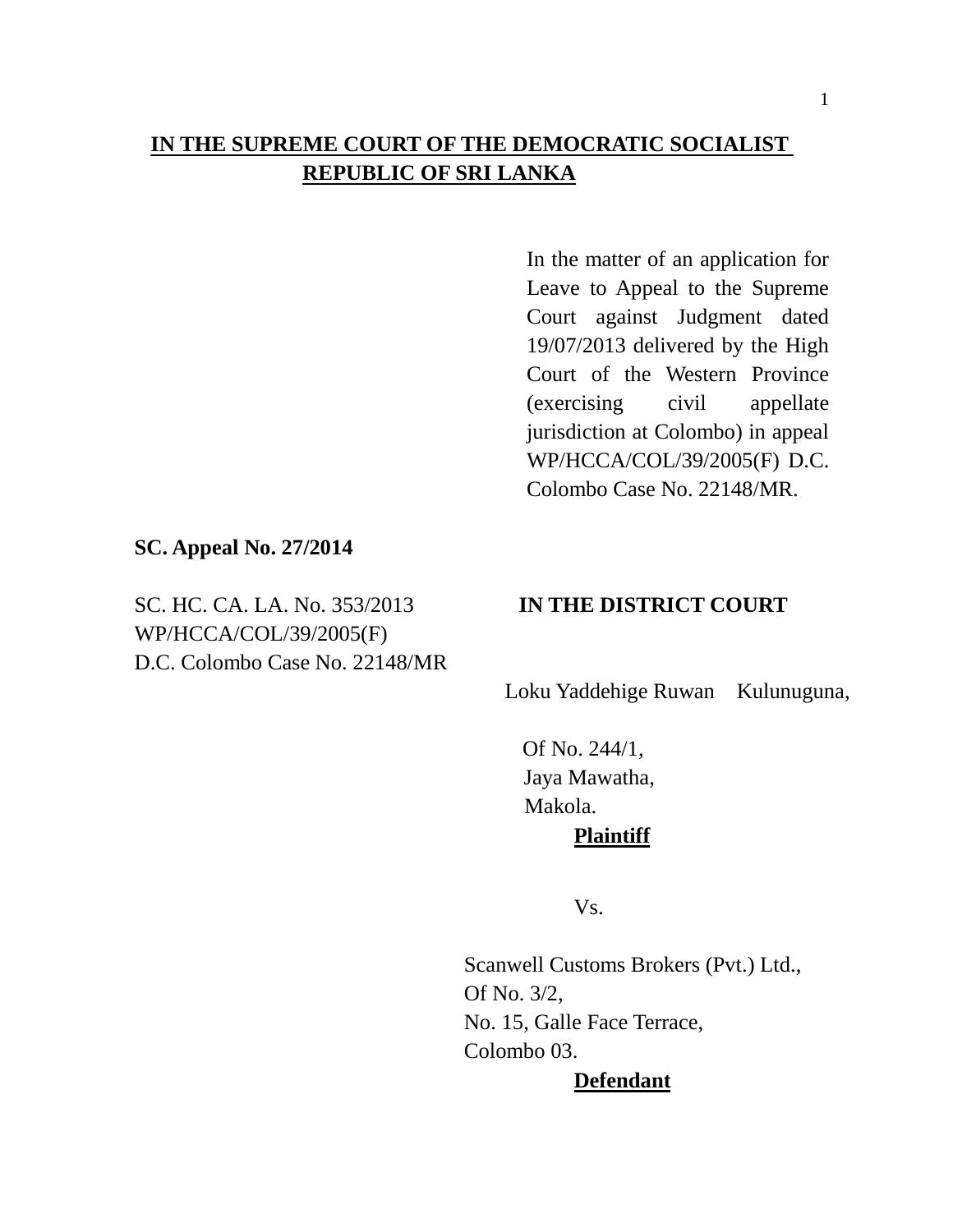### **IN THE HIGH COURT**

Scanwell Customs Brokers (Pvt.) Ltd., Of No. 3/2, No. 15, Galle Face Terrace, Colombo 03.

#### **Defendant-Appellant**

Vs.

Loku Yaddehige Ruwan Kulunuguna, Of No. 244/1, Jaya Mawatha, Makola.

#### **Plaintiff-Respondent**

# **AND NOW BETWEEN IN THE SUPREME COURT**

Loku Yaddehige Ruwan Kulunuguna, Of No. 244/1, Jaya Mawatha, Makola.

## **Plaintiff-Respondent-Petitioner**

Vs.

Scanwell Customs Brokers (Pvt.) Ltd., Of No. 3/2, No. 15, Galle Face Terrace, Colombo 03.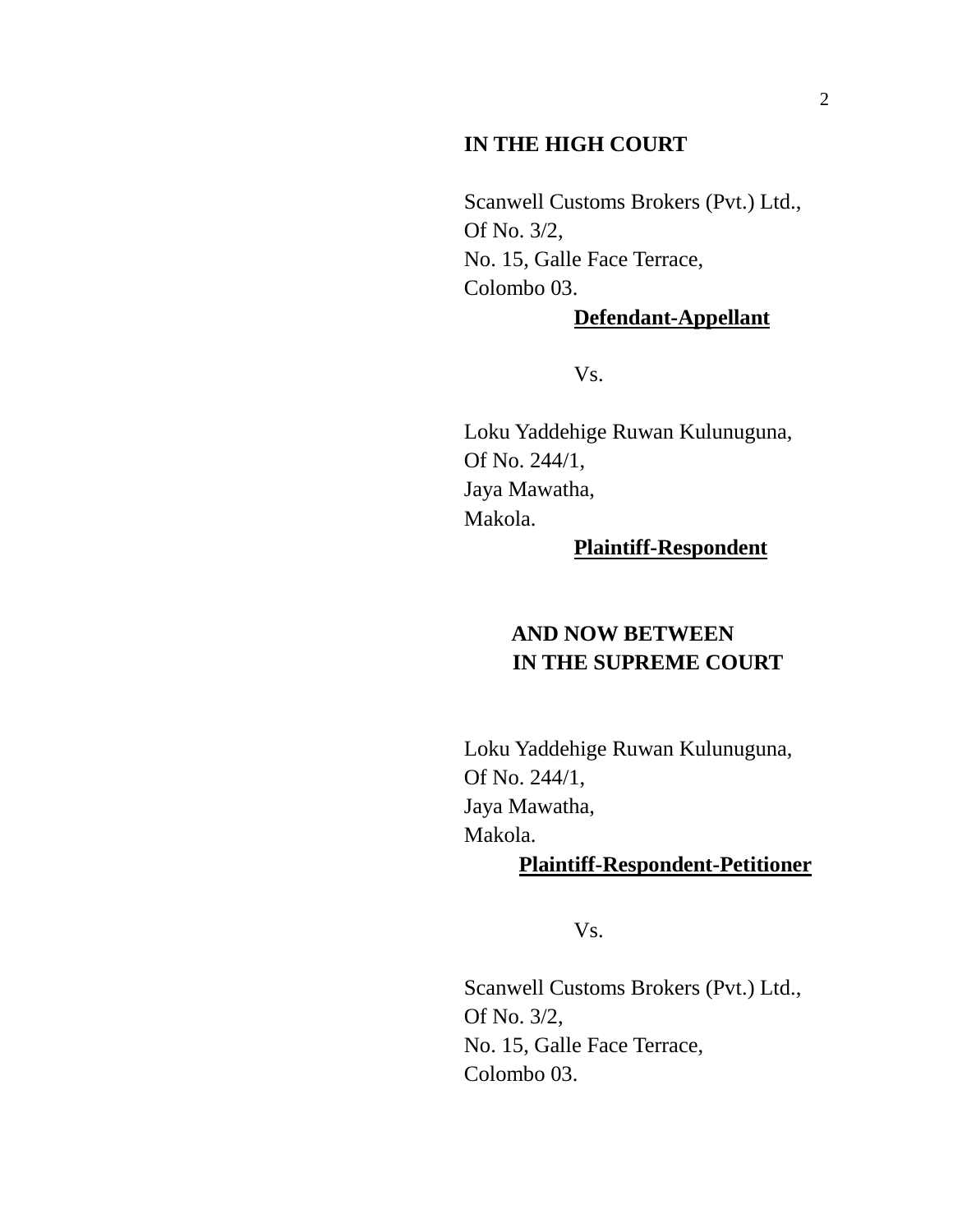But presently at:

Scanwell Customs Brokers Pvt. Ltd., No. 67/1, Hudson Road, Colombo 03. **Defendant-Appellant-Respondent**

----

Loku Yaddehige Ruwan Kulunuguna, Of No. 244/1, Jaya Mawatha, Makola. **Plaintiff-Respondent-Appellant**

Vs.

Scanwell Customs Brokers (Pvt.) Ltd., Of No. 3/2, No. 15, Galle Face Terrace, Colombo 03. **Defendant-Appellant-Respondent**

- Before : Sisira J. De Abrew, J. Anil Gooneratne, J. & K. T. Chitrasiri, J.
- Counsel : Sudarshani Cooray for the Plaintiff-Respondent-Appellant Kamran Aziz with Maduka Perera for the Defendant-Appellant-Respondent.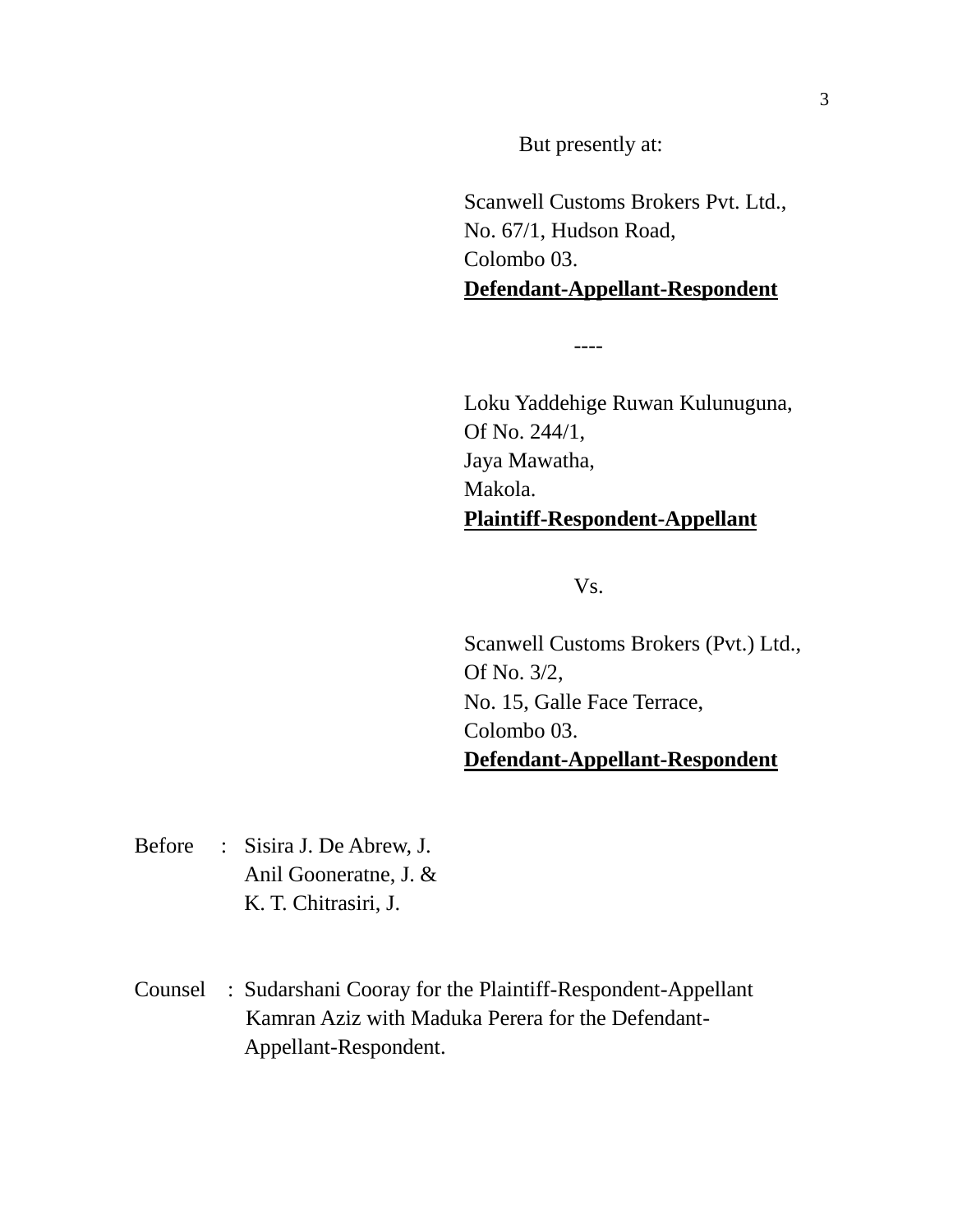| <b>Written Submission</b><br>tendered on: | 23.5.2016 by the Plaintiff-respondent-Appellant<br>18.5.2016 by the Defendant-Appellant-Respondent |
|-------------------------------------------|----------------------------------------------------------------------------------------------------|
| Argued on :                               | 05.10.2016                                                                                         |
| Decided on :                              | 25.1.2017                                                                                          |

Sisira J De Abrew

 This is an appeal by the Plaintiff-Respondent-Appellant (hereinafter referred to as the Plaintiff-Appellant) against the judgment of the Civil Appellate High Court (hereinafter referred to as the High Court) dated 19.7.2013 wherein the Judges of the said High Court set aside the judgment of the District Judge dated 2.2.2005. The learned District Judge delivered the judgment in favour of the Plaintiff-Appellant. This court by its order dated 24.2.2014, granted leave to appeal on the questions of law set out in paragraphs  $13(a), (g), (h), (i)$  and (j) of the Petition dated 29.8.2013 which are set out below.

- 1. Has the High Court without consideration of the evidence led, come to findings of fact contrary to the findings of fact arrived at by the learned trial Judge, particularly in regard to whether it was the defendant who hired the lorry through its wharf clerk, or it was Dong A Lanka (Pvt) Ltd, who hired the lorry from the Plaintiff through their agent or broker who is the Defendant?
- 2. Has the High Court erred in failing to appreciate that the contract entered into by the Defendant required making payment to the Plaintiff at an hourly rate, and it was not for the Plaintiff but for the Defendant to have taken steps to demount the container and terminate the hire and stop the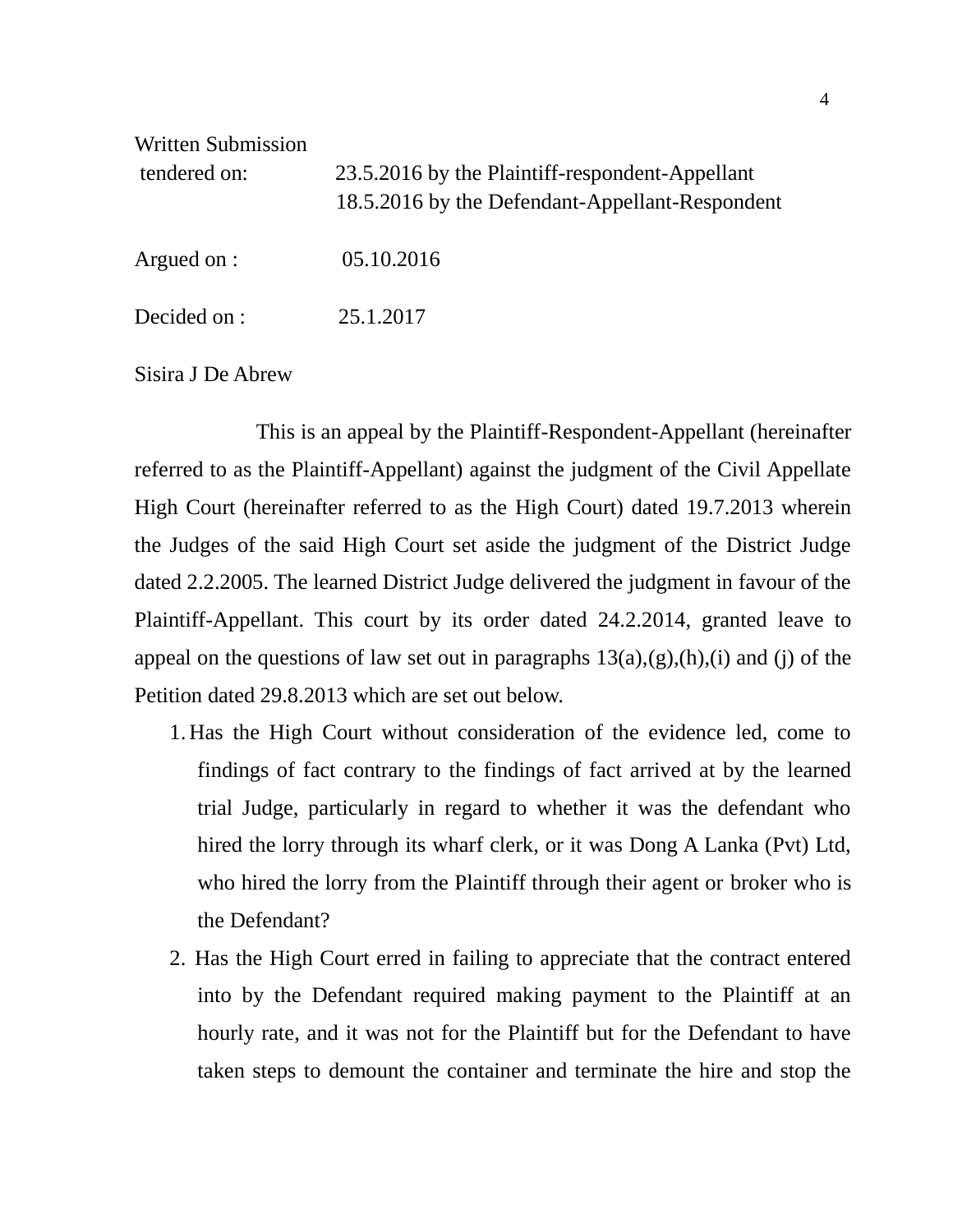running up of hire charges at the hourly rate?

- 3. Has the High Court failed to appreciate that when the alteration in the hourly rate from Rs.60 to Rs.85 was communicated by letter dated 24.9.1998, produced marked P3 (PPg65-66), the Defendant did not, either by its reply letter dated29.9.1998, produced marked P4 (p67), or otherwise object to the increase in the hourly rate but acquiesced in the increase?
- 4. Has the High Court erred in holding that the contract of hiring become impossible of performance by the Defendant and therefore became frustrated when the container which had been mounted on to the Plaintiff"s lorry, but not the lorry itself, was detained by the Sri Lanka Customs and the Foreshore Police?
- 5. Did the High Court err in holding that monies had been paid to the Plaintiff by Dong. A. Lanka (Pvt) Ltd when there was no evidence to prove it?

Facts of this case may be briefly summarized as follows. Padmashantha who is the wharf clerk of the Defendant-Appellant-Respondent (hereinafter referred to as the Defendant-Respondent) on 7.5.1998 requested Niroshan who is the driver of lorry No27-1339 belongs to the Plaintiff-Appellant to transport a container which was at the Colombo Port to the premises of a company called Dong. A. Lanka (Pvt) Ltd at Waliweriya. Niroshan on behalf of the Plaintiff-Appellant agreed to the request at the rate of Rs.60 per hour. As per the said agreement Niroshan took the lorry to Colombo Port and on steps taken by the Defendant-Respondent the container was loaded on to the lorry. Thereafter said Niroshan drove the lorry from the place where the container was mounted to the lorry to the customs clearance point. The custom officers and the officers attached to the Port did not permit the container to be taken away as the custom duties and port charges had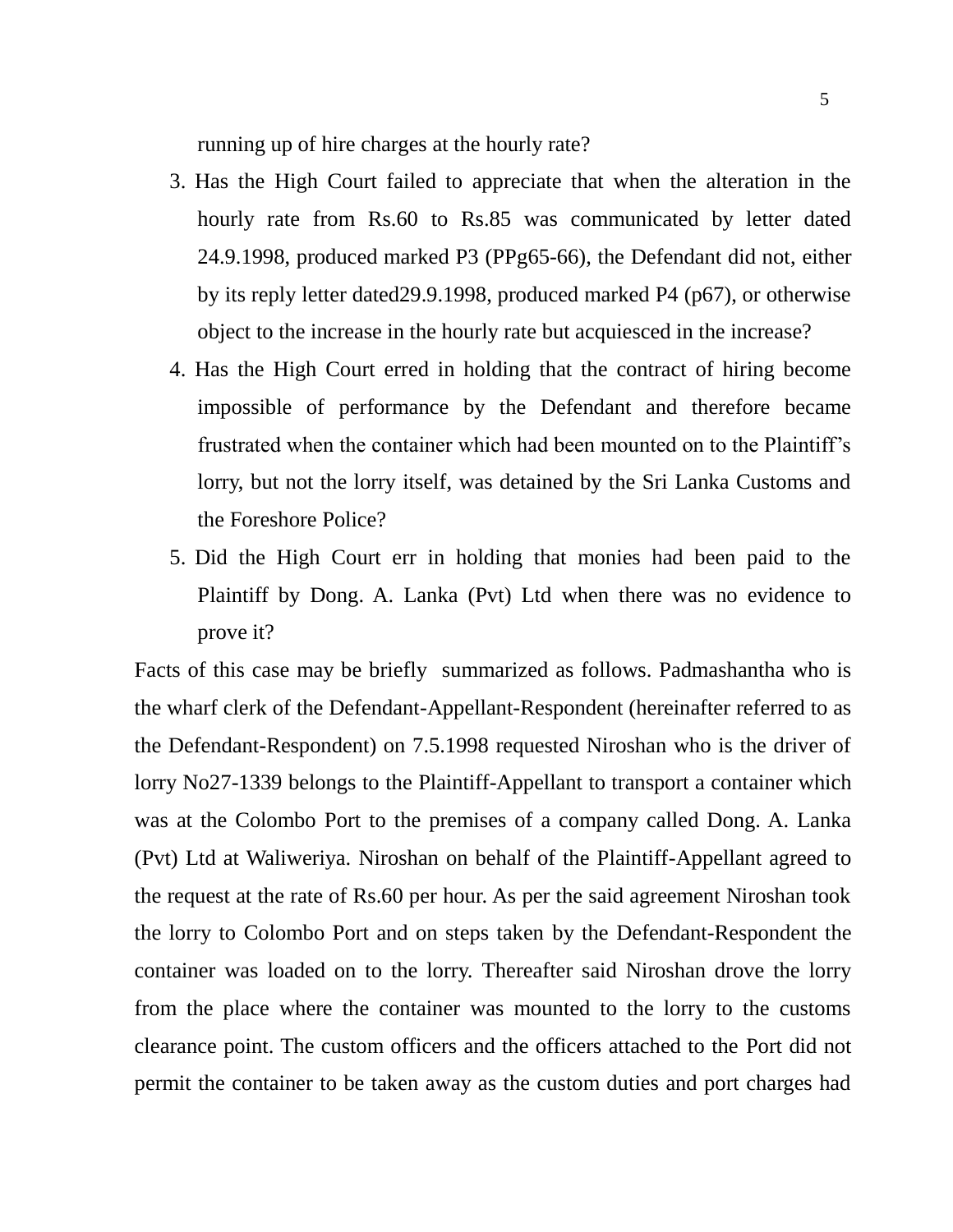not been paid with regard to the said container. This incident took place on 7.5.1998. As the Defendant-Respondent did not pay the said charges Niroshan had to park the lorry with the container at the Port of Colombo. Niroshan ultimately, on 30.6.2008, complained to the Foreshore Police Station against the Defendant-Respondent stating the above facts and seeking a direction on the Defendant-Respondent to pay his charges. Padmashantha who was apparently summoned by the police made a statement on 3.7.1998 to the police. The Defendant-Respondent or any other witness did not give evidence at the trial. The learned District Judge after trial entered judgment in favour of the Plaintiff-Appellant. Being aggrieved by the said judgment, the Defendant-Respondent appealed to the High Court and the High Court set aside the judgment of the learned District Judge. Being aggrieved by the said judgment of the High Court, the Plaintiff-Appellant has appealed to this court. Learned counsel for the Defendant-Respondent tried to contend that there was no contract between the Plaintiff-Appellant and the Defendant-Respondent; that if there was any contract that was between the Plaintiff-Appellant and Dong. A. Lanka (Pvt) Ltd which is the owner of the container; and that the Defendant-Respondent was only acting as an agent of Dong. A. Lanka (Pvt) Ltd. I now advert to this contention. The Plaintiff-Appellant by letter dated 24.9.1998 marked P3, demanded Rs.159,540/ from the Manager of the Defendant-Respondent regarding the said contract. The Plaintiff-Appellant, in the said letter, whilst giving the details of charges due from the Defendant-Respondent, stated that the Defendant-Respondent, in settlement of the charges, had made two payments. One such payment was an advance of Rs.16,500/- paid until 6.7.1998 and the other payment was an advance of Rs.90,000/- paid on 6.7.1988. The Defendant-Respondent, in his letter dated 29.9.1998 marked P4, did not deny the said payments. The said evidence clearly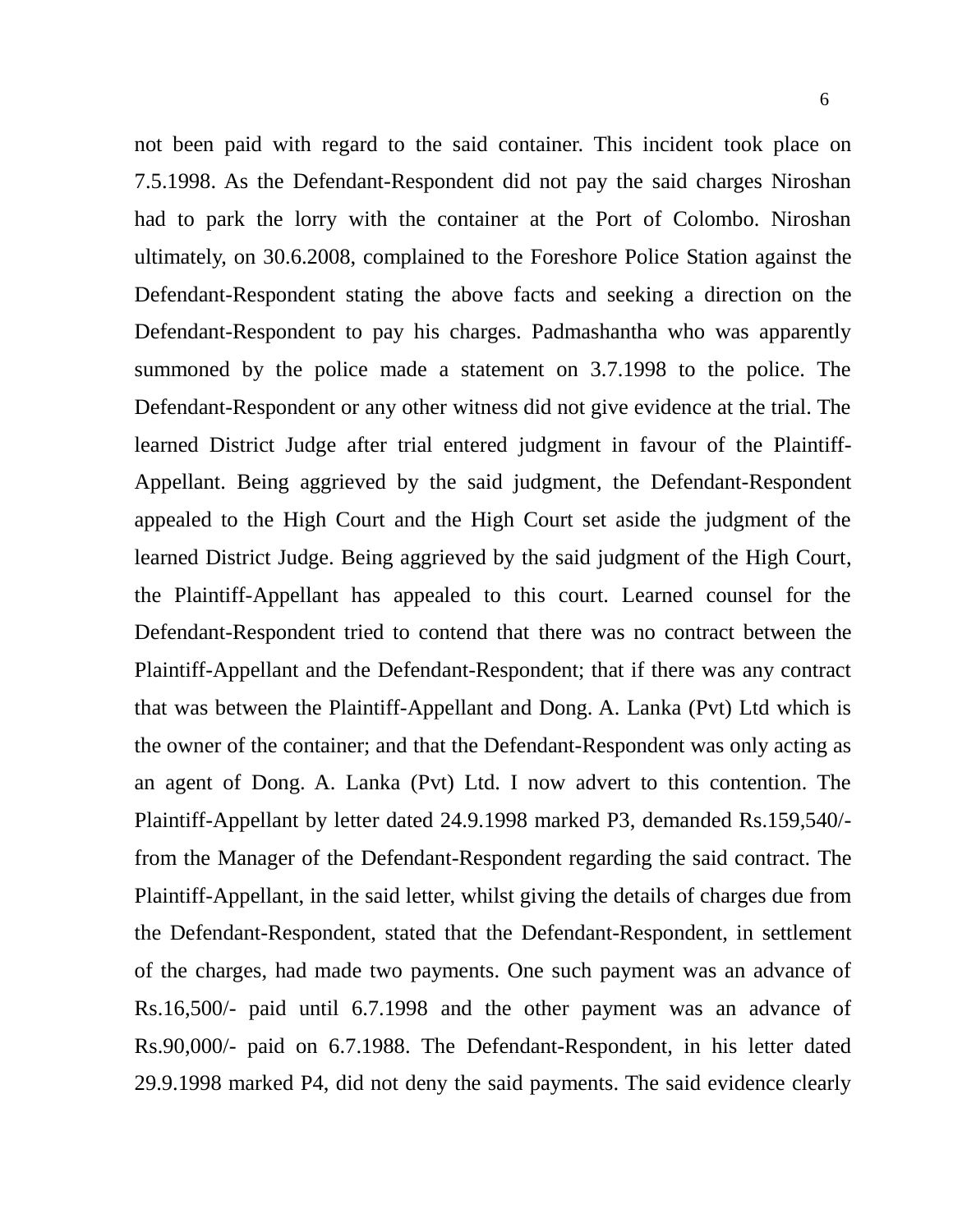demonstrates that there was a contract between the Plaintiff-Appellant and the Defendant-Respondent. Learned counsel for the Defendant-Respondent drawing our attention to page 103 of the brief, tried to contend that the payment of Rs.90,000/- had been made by Dong. A. Lanka (Pvt) Ltd and not by the Defendant-Respondent. But when suggestion was made to Niroshan during the cross-examination the said amount of Rs.90,000/- was paid by Dong. A. Lanka (Pvt) Ltd, he clearly denied it. Therefore I cannot accept the said contention and reject it. When I consider all the above matters, I reject the contention that there was no contract between the Plaintiff-Appellant and the Defendant-Respondent.

 Learned counsel for the Defendant-Respondent next tried to contend that the Defendant-Respondent was not liable to pay custom and Port dues as the container does not belong to the Defendant-Respondent. I now advert to this contention. The request of the Defendant-Respondent to Niroshan was to transport the container from Colombo Port to Waliweriya. When Padmashantha on behalf of the Defendant-Respondent made the above request to Noroshan, it is implied that he had cleared all the encumbrances regarding the container and would pay any charges that are due to be paid. Therefore I reject the said contention. Further it is interesting to note the following statement in the letter of the Defendant-Respondent marked P4 dated 19.9.1998. "Our company made all the arrangements with customs and a forklift was brought to commence demounting." What does it indicate? If the Defendant-Respondent did not have any interest in the container, why did it make the above arrangements? This shows that the Defendant-Respondent had undertaken to get the container released from the Port and the Customs Department. As I pointed out earlier when Padmashantha made the request to Niroshan, it is implied that he had cleared all the encumbrances regarding the container and that Niroshan could transport the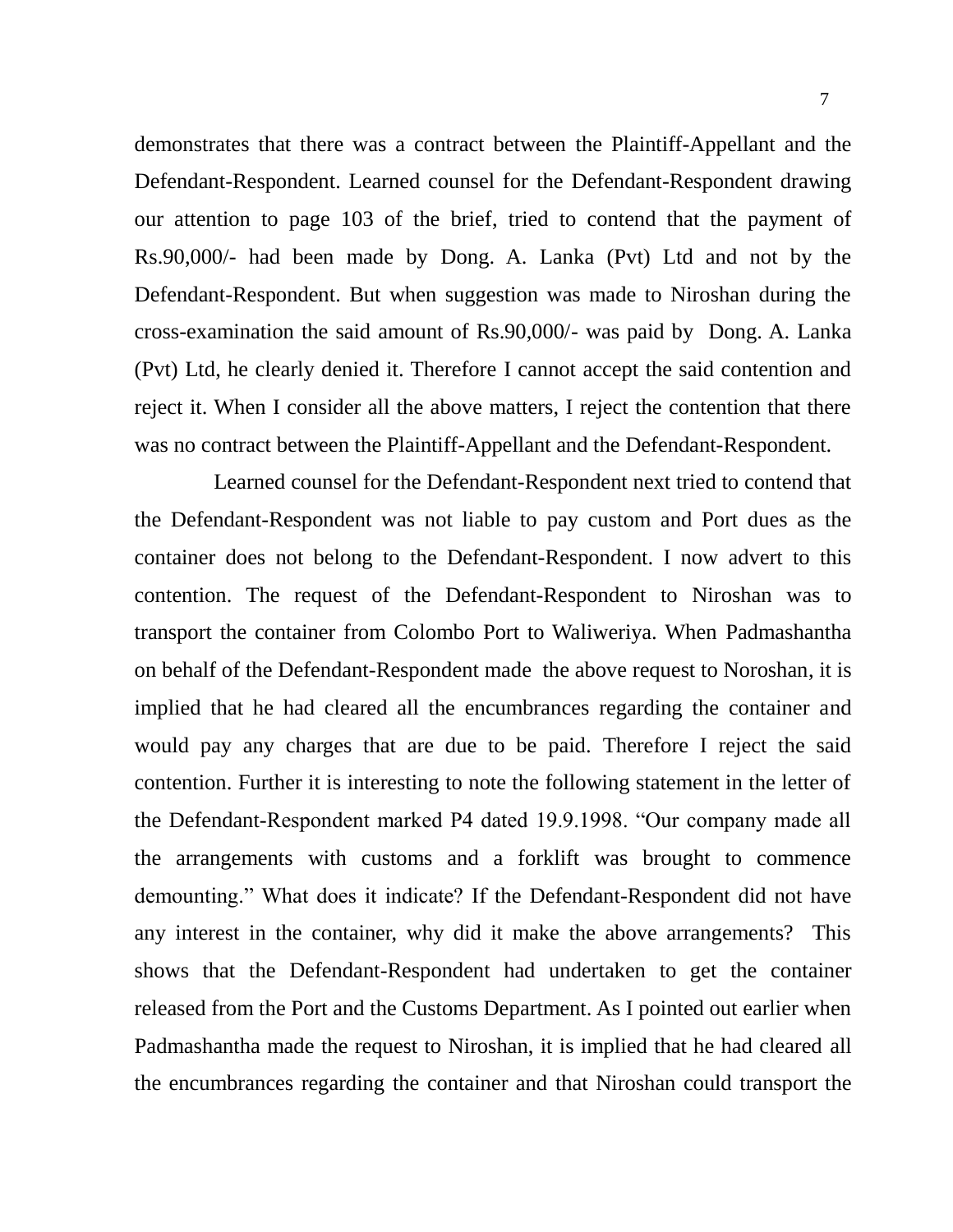container in his lorry without any problem. Thus the Defendant-Respondent cannot take up the position that he is not responsible for the breach of contract since the custom and port dues had not been paid by Dong. A. Lanka (Pvt) Ltd. The Plaintiff-Appellant cannot be expected to bear damages due to nonpayment of custom and port charges. If the said charges were paid by the Defendant-Respondent, Niroshan the driver of the lorry could have, without any problem, taken the container to Waliweriya. Under these circumstances, it is not possible for learned counsel for the Defendant-Respondent to argue that the Plaintiff-Appellant could have unloaded the container and gone. It has to be noted here that the Defendant-Respondent in his letter marked P4 admitted that a forklift was brought to commence demounting. This shows that the driver on his own could not have demounted the container and a forklift was necessary for this purpose. Further one should not forget that the contract was to transport the container from Colombo Port to Waliweriya and that when the Custom and Port Authority officers, at the custom clearance point, did not permit the lorry with the container to go out, the journey to go to Waliweriya had already begun. The lorry was stopped at the Customs Clearance Point as the custom and port charges had not been paid. When I consider all the above matters, I reject the above contention of learned counsel for the Defendant-Respondent and I further hold that the container could not be taken out from the premises of Colombo Port due to the fault of the Defendant-Respondent.

 Learned counsel next contended that the contract could not be performed as it was frustrated. To support his contention he relied on the judgment in the case of Taylor Vs Caldwell? The decision in the Taylor Vs Caldwell is found in the book titled "The Law of Contracts by CG Weeramanthry" Vol. 11 page 789" which reads as follows: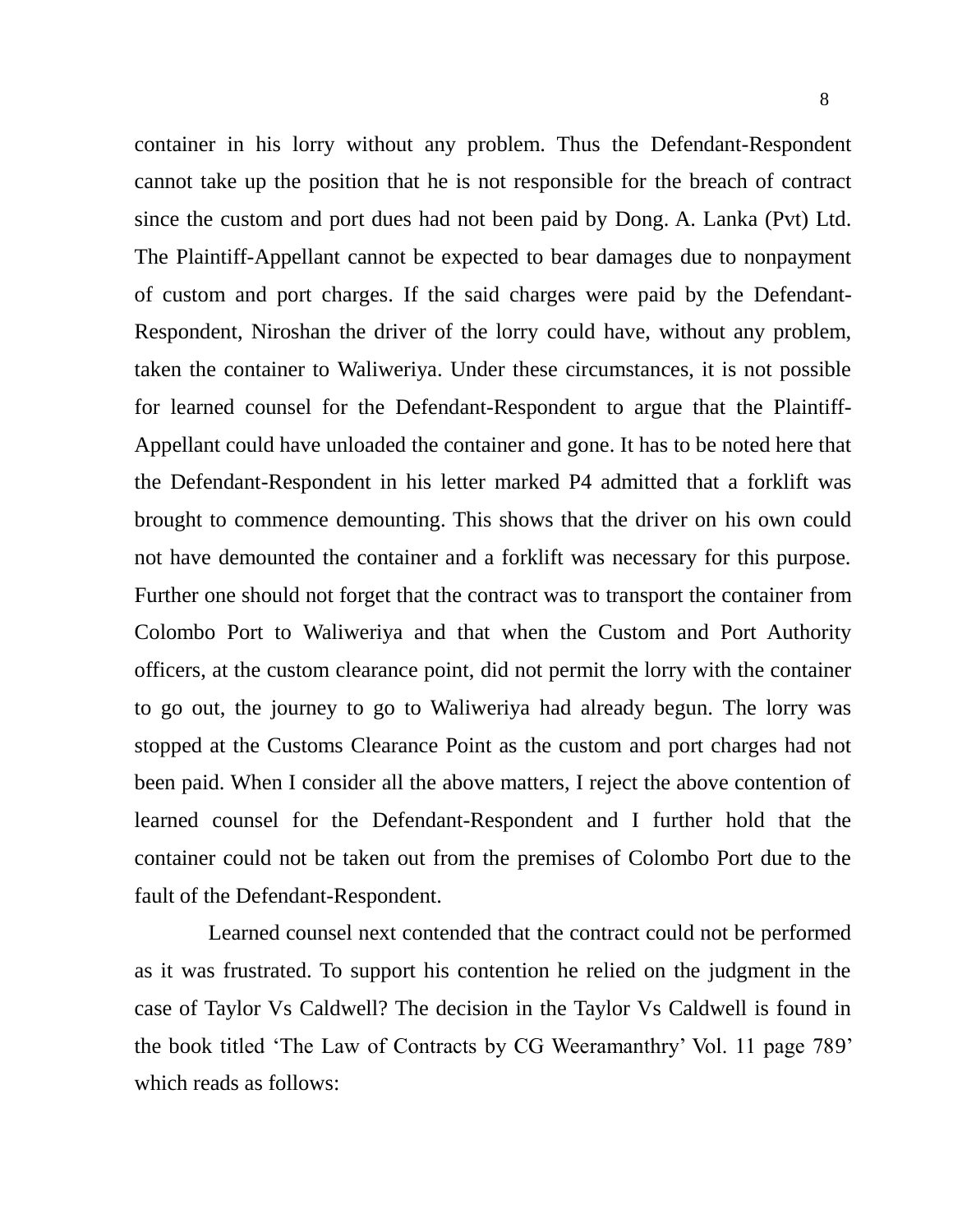*"In Taylor Vs Caldwell the defendants had agreed to give the plaintiff the use of a music hall for the purpose of a concert. Before the day of performance the music hall was destroyed by fire and Taylor sued Caldwell for damages for breach of the contract which Caldwell, through no fault of his own, was no longer able to perform. It was held that the contract was not held to be construed as an absolute contract but subject to an implied condition that impossibility of performance resulting from destruction of the subject matter terminated the obligation to perform, where the destruction did not proceed from any fault on the part of the contractor."* 

In the present case the container or the lorry was not destroyed. When I consider the facts of this case, I hold that the contract was not frustrated and that the judicial decision in the above case has no application to the present case.

Learned counsel for the Defendant-Respondent relied on the following passage of the book titled "The Law of Contracts by CG Weeramanthry" Vol. 11 page 787 "…the civil law reads into a contract an implied condition that performance will be expected only if it is possible.." In the present case, was the performance of the contract impossible? This question will have to be answered in the negative because if the custom and port charges were paid by the Defendant-Respondent, the Plaintiff-Appellant would have transported the container from Colombo Port to Waliweriya. I therefore hold that the above legal principle does not apply to the present case. In my view, learned High Court Judges have fallen into grave error when they decided that the contract had been frustrated.

Learned counsel for the Defendant-Respondent however contended that if at all the contract between the Defendant-Respondent and the Plaintiff-Appellant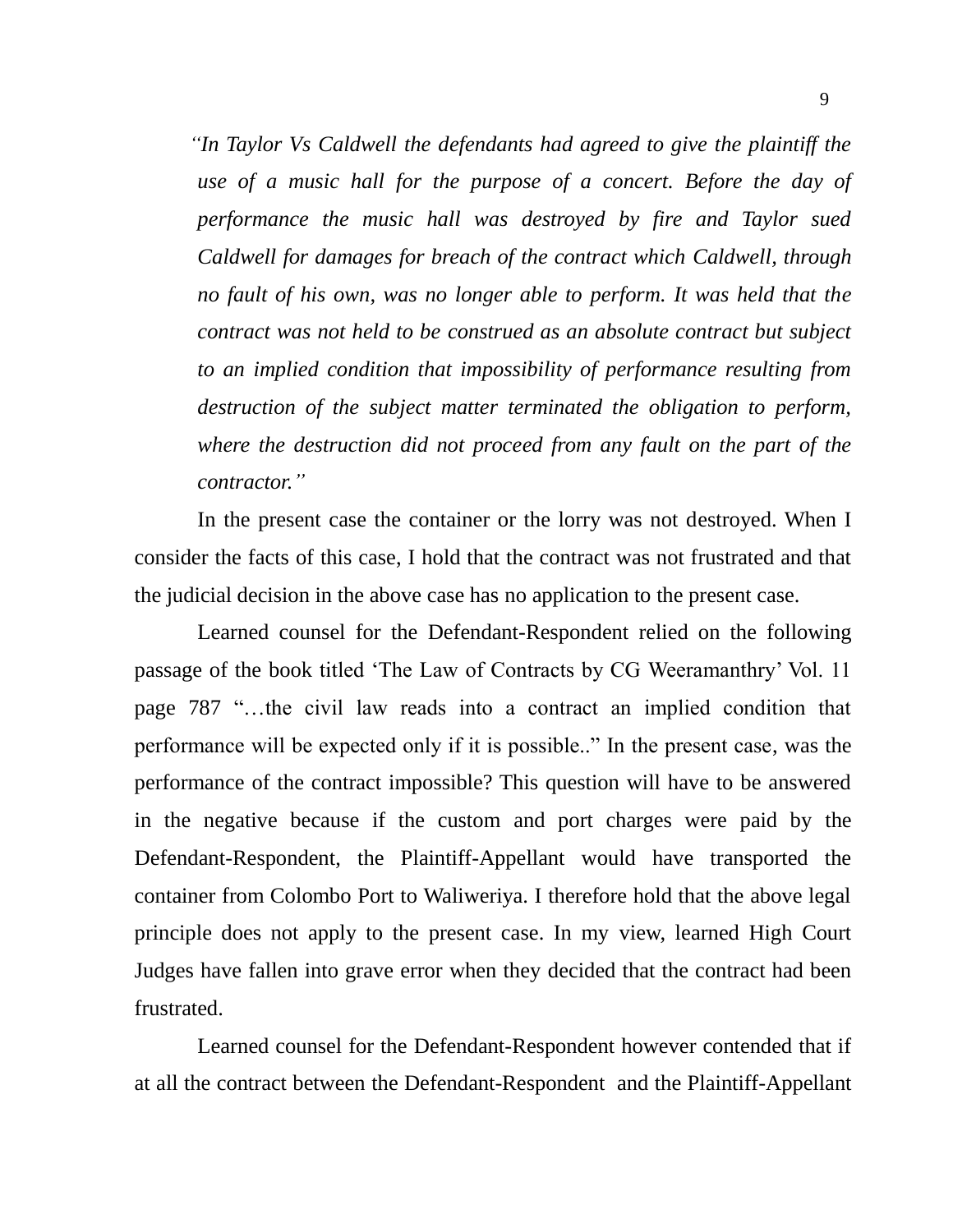was to pay 60 per hour. But the Plaintiff-Appellant has charged Rs.85/- per hour with effect from 12.6.1988. Therefore the Defendant-Respondent is not liable to pay Rs.85/- per hour. I now advert to this contention. It has to be noted here that the contract between the parties was to transport to the container from Colombo Port to Waliweriya on 7.5.1998. If the Defendant-Respondent had paid necessary custom and port charges, the contract would have been performed on the same day. As I have pointed out earlier, the contract could not be performed due to the fault of the Defendant-Respondent. When the Plaintiff-Appellant quoted charges, the said charges were the charges prevailing at that time. No one can expect the same charges to be quoted one month after 7.5.1988. Therefore it is difficult to contend that enhancement of charges one month after the original quotation is unreasonable. In fact the Defendant-Respondent did not give evidence challenging the above enhancement of charges. When I consider the above matters, I am unable to agree with the above contention of learned counsel for the Defendant-Respondent.

Learned counsel for the Defendant-Respondent next contended that the Plaintiff-Appellant had failed to mitigate the loss that occurred as a result of the breach of the contract. He contended that the driver of the Plaintiff-Appellant could have offloaded the container and come from Colombo Port. But it must be remembered here that what was mounted to the lorry was a container. As I have pointed out earlier, the Defendant-Respondent had admitted that a forklift was necessary to demount the container from the lorry. This shows that he had impliedly admitted that a forklift was necessary to demount the container from the lorry. The above facts demonstrate that the driver of the lorry just could not offload the container. If he offloaded the container on his own, the goods in the container would have got damaged. From the above facts it can be safely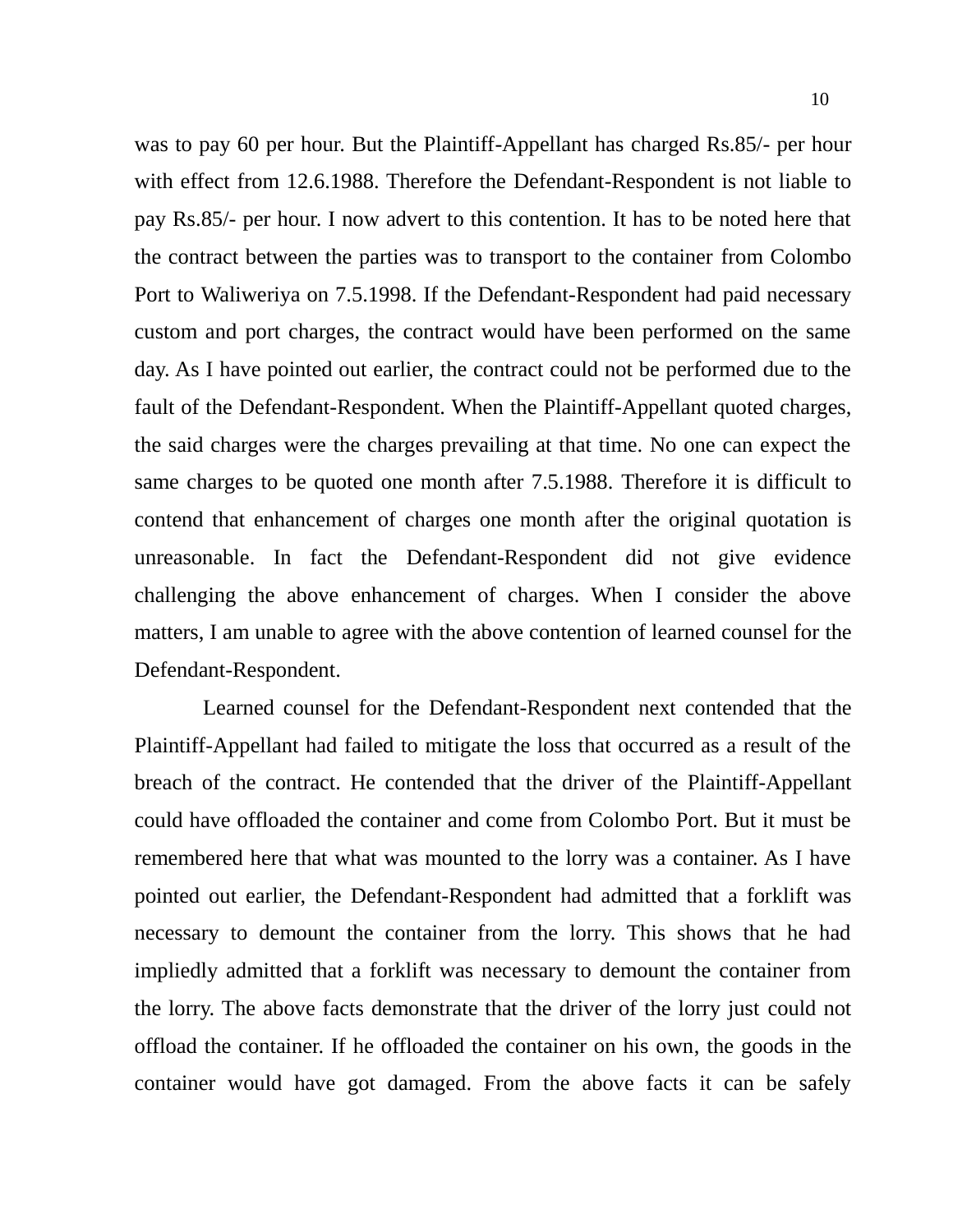concluded that the contract could not be performed due to the fault of the Defendant-Respondent. When I consider the aforementioned matters, I cannot agree with the contention of learned counsel for the Defendant-Respondent.

For the above reasons, I hold that the learned High Court Judges have fallen into grave error when they set aside the judgment of the learned District Judge. In my view the learned District Judge was correct when he decided the case in favour of the Plaintiff-Appellant.

The first question of law is as follows.

Has the High Court without consideration of the evidence led, come to findings of fact contrary to the findings of fact arrived at by the learned trial Judge, particularly in regard to whether it was the defendant who hired the lorry through its wharf clerk, or it was Dong A Lanka (Pvt) Ltd, who hired the lorry from the Plaintiff through their agent or broker who is the Defendant? I answer this question as follows: It was the defendant who hired the lorry through its wharf clerk.

The  $2<sup>nd</sup>$  question of law is as follows.

Has the High Court erred in failing to appreciate that the contract entered into by the Defendant required making payment to the Plaintiff at an hourly rate, and it was not for the Plaintiff but for the Defendant to have taken steps to demount the container and terminate the hire and stop the running up of hire charges at the hourly rate? I answer this question as follows: The contract entered into between the parties required making payment to the Plaintiff at an hourly rate. It was for the Defendant to have taken steps to demount the container.

The  $3<sup>rd</sup>$  and  $5<sup>th</sup>$  questions of law are answered in the affirmative.

I answer the 4<sup>th</sup> question of law as follows. The contract was not frustrated.